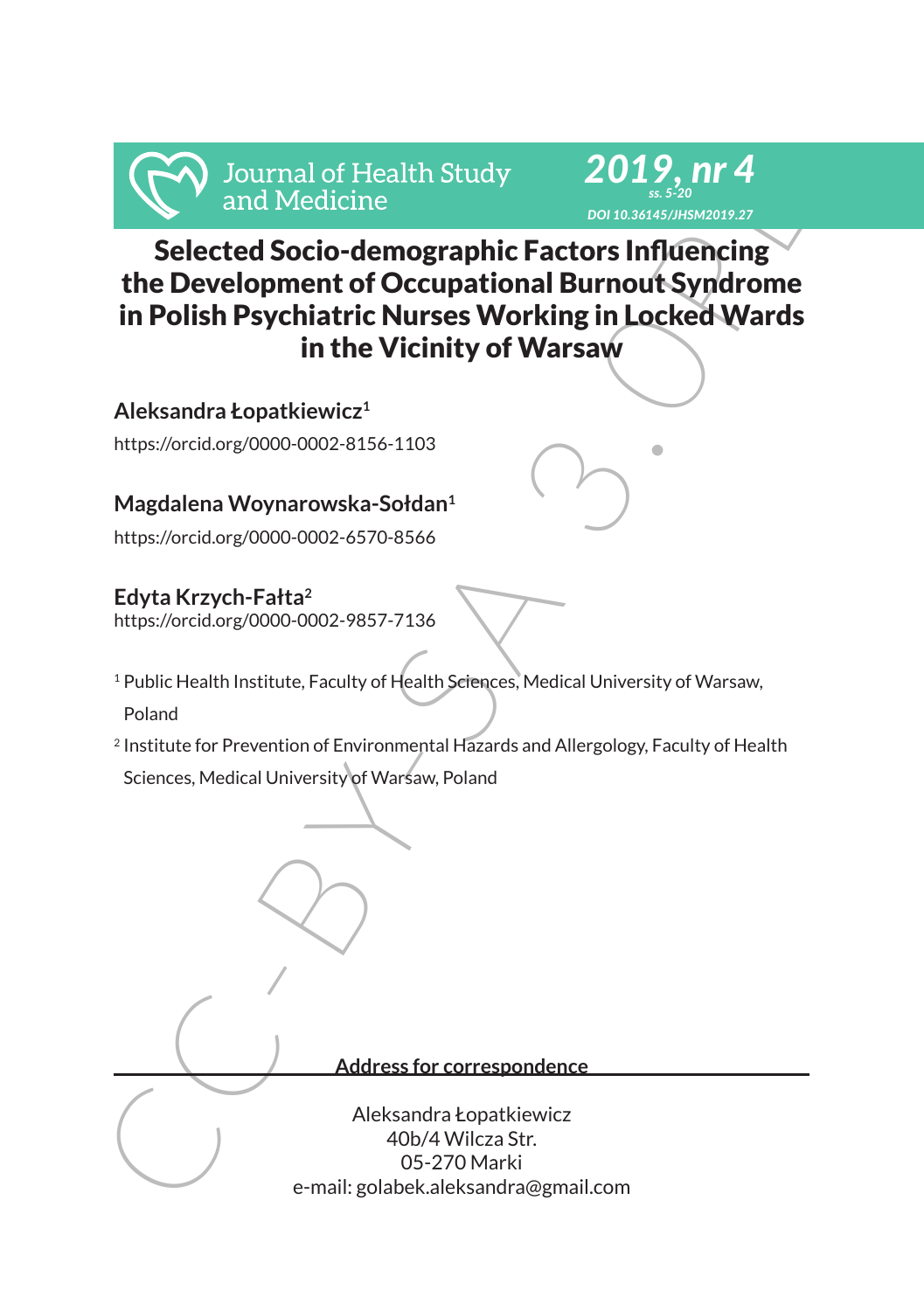## **Abstract**

**Introduction:** A nurse is a member of a therapeutic team who has the closest *and most frequent contact with the patient. Being exposed to high levels of prolonged stress caused by the unpredictable behaviour of their patients, nurses working in mental health hospitals are under particular pressure.*

*Research objectives: The aim of the following research is to analyse how selected socio-demographic variables influence the development of the general level of work-related burnout and its single components among psychiatric nurses.*

*Research material and methods: The research was conducted on a group of 76 psychiatric nurses (N=76) from two hospitals in the vicinity of Warsaw. For the purposes of the research, a survey has been used with a two-part standardised questionnaire: the Maslach Burnout Inventory (MBI) and the General Health Questionnaire – 28 (GHQ-28) developed by David Goldberg for mental health evaluation – both adapted into Polish.*

Abstract<br>
Introduction: A nurse is a member of a therapeutic team who has the closest<br>
and most frequent contact with the patient. Being exposed to fright levels of<br>
prolonged stress caused by the unpredictable behaviour o *Findings: An analysis of variables based on the MBI questionnaire reveals that the educational background statistically differentiates the levels of two aspects of occupational burnout syndrome: emotional exhaustion and the assessment of personal accomplishment as well as influencing the general level of work-related burnout. An analysis of a correlation between different aspects of health and the number of years worked in nursing, which has been conducted using the questionnaire GHQ-28, shows that the latter correlates positively with some aspects of the former.*

*Conclusions: Higher educational background of the nurses taking part in the survey has an impact on the general level of work-related burnout. With the increase of work experience in a given workplace, rises the level of mental health problems and emotional exhaustion.*

*Key words: occupational burnout syndrome, psychiatric nursing staff, exhaustion, educational background*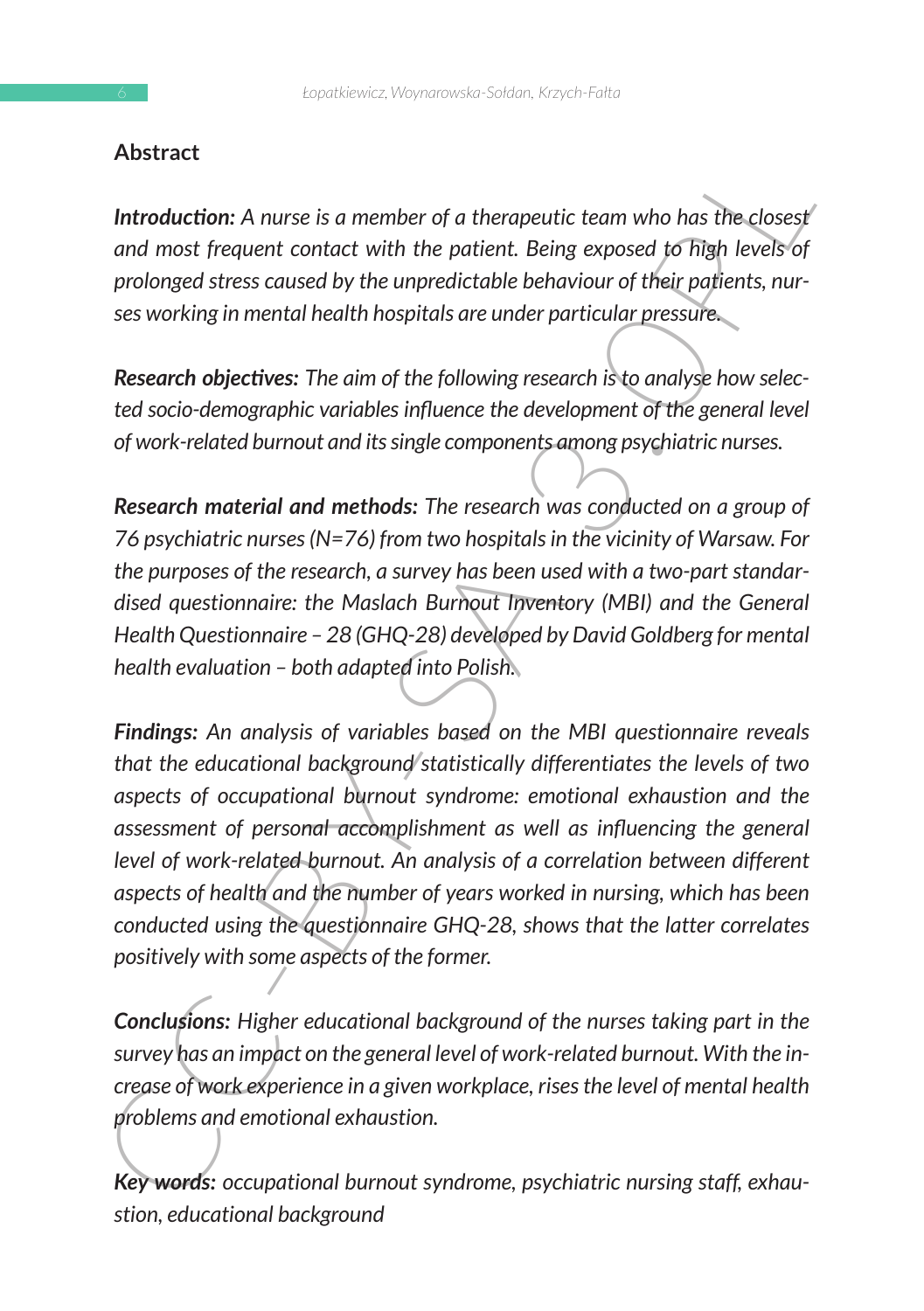## **Background**

**Background**<br>Work-related burnout syndrome has been one of the most researched<br>Vorice in the field of health and occupational psychology jire<br>eepit years.<br>According to the World Health Organisation (WHO), around three hun Work-related burnout syndrome has been one of the most researched topics in the field of health and occupational psychology in recent years. According to the World Health Organisation (WHO), around three hundred million employees worldwide are affected by various health problems as a result of chronic stress at work [1]. Occupational burnout is one of the negative consequences of unmodified work-related stress [2]. This phenomenon has been examined worldwide for the last forty years, in particular among social workers and health care professionals [3]. The subject of *emotional labour* is part of a broader problem of social values where the distinction between work and private life becomes increasingly blurred [4]. Today, the importance of nursing personnel in the Polish health care system is growing. The group constitutes an essential element of the system. It plays a vital role in health promotion and prevention of diseases in various aspects of people's lives. In terms of staffing levels, the situation of Polish nurses proves to be difficult. As stated in the report of the Nurses and Midwifery Council (Naczelna Izba Pielęgniarek I Położnych, NIPiP), there will be 4.7 nurses per 1000 people in 2020 and in the largest Masovian district - 5.44 nurses per 1000 people. Nevertheless, it is the largest group of medical professionals working in health care [5,6].

Nursing professionals are required to demonstrate good organisational skills, patience and compassion for another person, which clearly differentiates this profession from the others. In addition, psychological stress, low salary, lack of close cooperation within the medical team and difficult communication with patients and their families have a considerable impact on the development of occupational burnout syndrome. Being exposed to high levels of prolonged stress caused by the unpredictable behaviour of their patients, nurses working in mental health hospitals are under particular pressure [7,8]. The necessity to employ coercive measures towards aggressive patients intensifies nurses' fear for their own safety thus contributing to the development of work-related burnout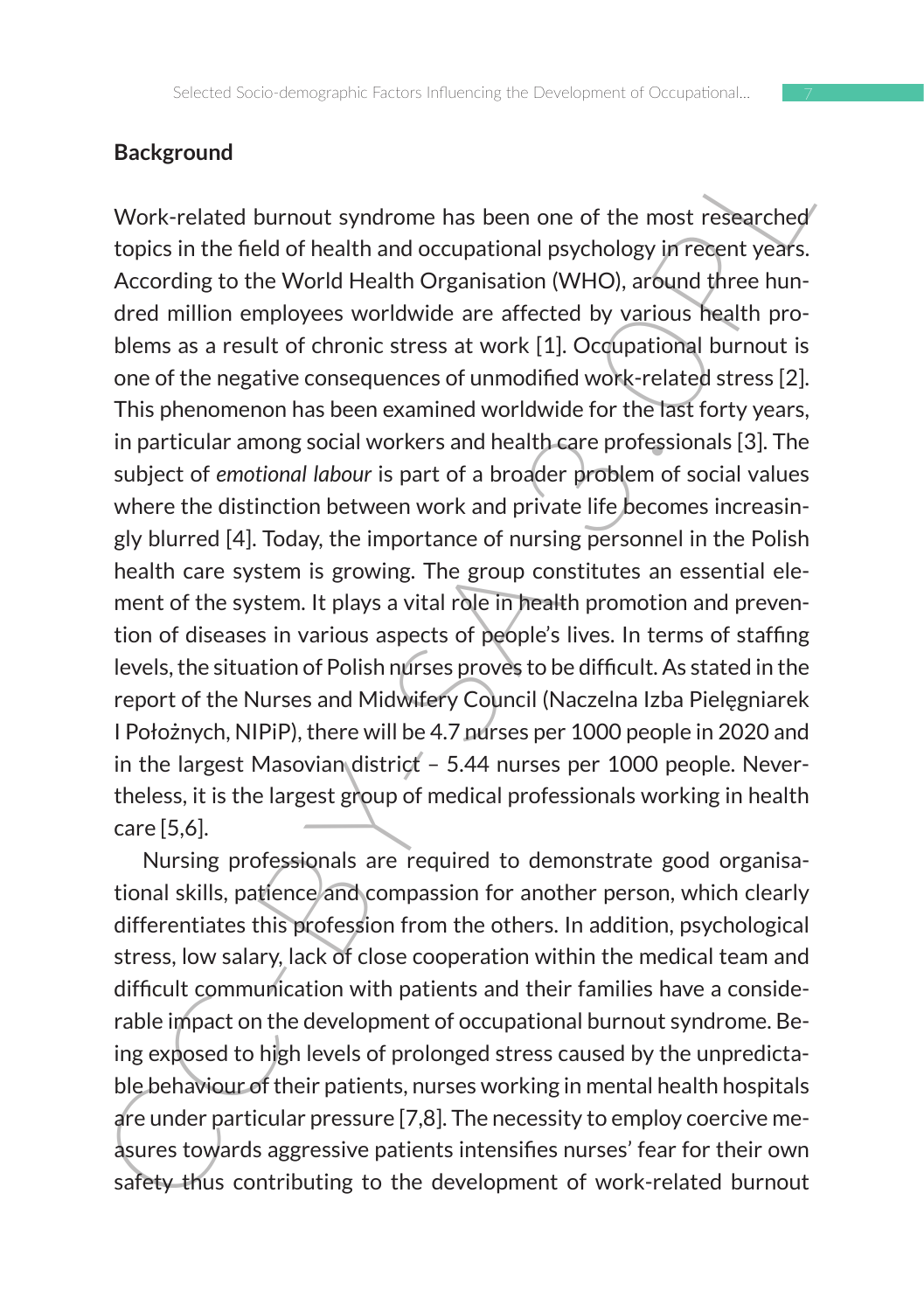syndrome [9]. The need for safety is a fundamental human need. It enhances the confidence and developmental opportunities of a person and it implies a lack of danger of losing important values such as life, health job or respect [10]. Mental health patients often refuse to take medicine or to give consent to medical treatment and they are usually admitted to hospital on a court order which, in turn, escalates their aggression. The hospitalisation period in a psychiatric clinic in Poland is long and it takes 30.3 days on average [10,12,13].

Prolonged emotional pressure and tiredness of mental health nurses can cause automatism as well as a tendency to perceive the reality in a stereotypical way [13]. For that reason it appears to be vital to take preventive steps with regards to the impact on the health and productivity of nursing staff but also the quality of care of their patients [13,14].

The aim of the following study is to analyse how selected socio-demographicsuch as the level of education, job seniority, and age of the respondents variables influence the development of the general level of work-related burnout and its single components among psychiatric nurses.

#### **Material and methods**

symptome (Fy). The heeld of sately a submathemal numathemal meat. The change the confidence and developmental apportunities of a person and<br>it implies a lack of danger of losing important values such as life-health/<br>or tr The research was conducted on a group of (N=76) mental health professionals in March 2019 with 93.4% of female and 6.6% of male respondents involved. The average age of the examined group was 40 years old. 28.9% were people under 40 years of age. 52.6% of respondents were between 41 and 50 years of age. 18.4% of respondents were over 50 years old. The average work experience among studied nurses was 21 years and 6 months, however the average work experience in the same place of work was 16 years and 1 month. The respondents work in two psychiatric clinics in the vicinity of Warsaw. 40% of all mental health patients in Poland are hospitalised in the Masovian district [11].

The research is based on a method of diagnostic survey with two standardised questionnaires serving as a research tool. One of them is a Polish version of the Maslach Burnout Inventory (MBI) adapted by Tomasz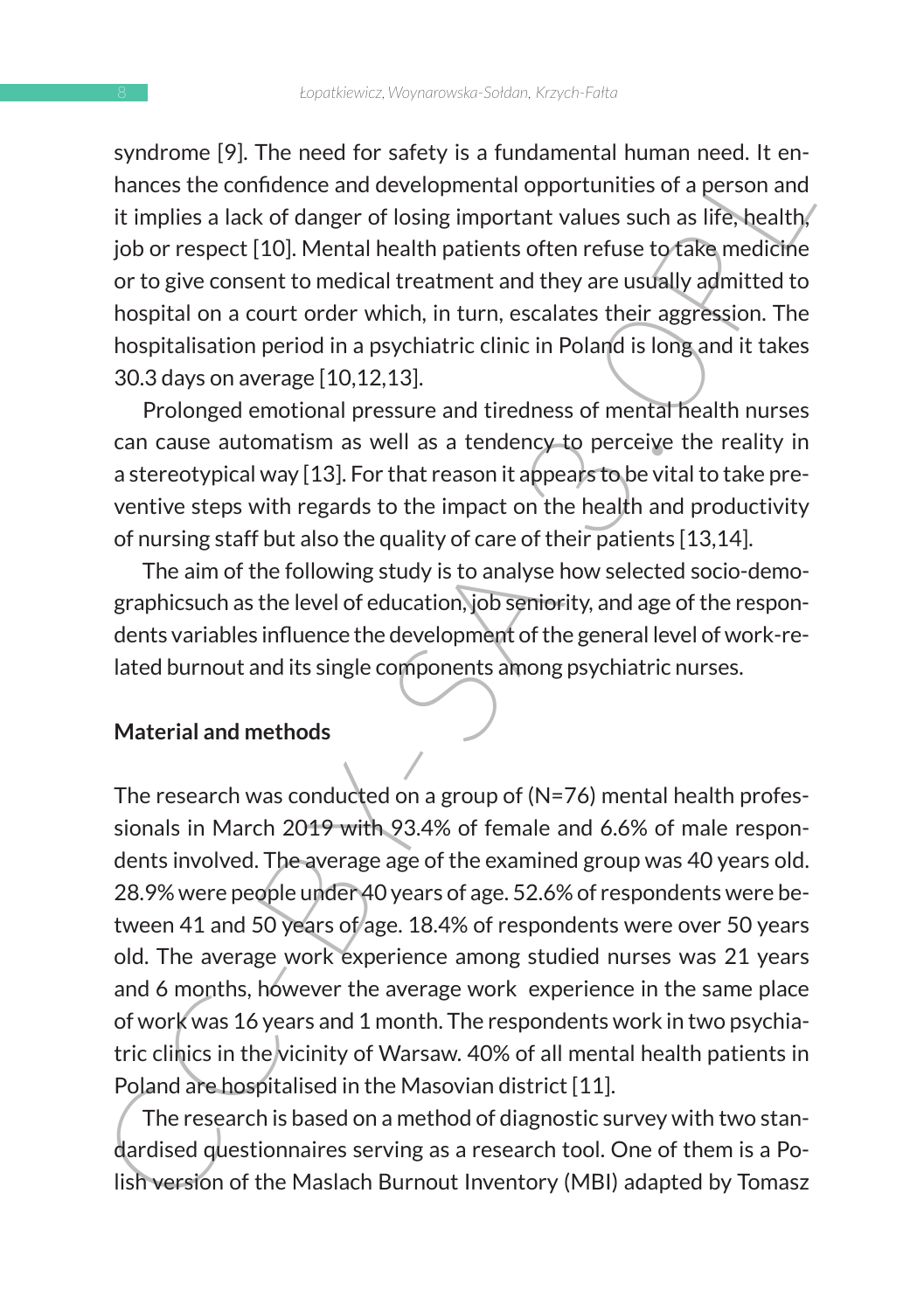Pasikowski in the form of a self-test with two answer options: 'yes' and 'no'. It consists of 22 items related to three aspects of occupational burnout: emotional exhaustion (EE), depersonalisation (DEP) and a low sense of personal accomplishment (PA). There are separate results for each of the subscales. It is possible, however, to establish a general level of occupational burnout [16].

The second test used in the survey was a standardised questionnaire translated by Dorota Merecz. It is a four-scale test which includes somatic symptoms, anxiety and insomnia, symptoms of depression and other mental health problems. The results of each separate scale constitute a general score [17]. Apart from the questionnaires, the survey includes questions about respondents' salary and personal information.

The group taking part in the survey consisted of both nurses who completed psychiatric courses or had a psychiatric specialisation (N=20) and nurses without a specialisation (N=56). 17.1% of the respondents finished secondary education, 42.1% completed higher vocational education, 35.5% of which held a bachelor's degree in nursing, while the rest of 6.6% had a bachelor's degree in a field other than nursing. 40.8% of nurses had an MA degree with 39.5% with an MA in nursing and 1.3% with an MA in a different field of study. In terms of marital status, 76.3% of nurses were married, 9.2% – divorced, 13.2% – singles and 1.3% – widowed.

Fashwows in the form of a settletest with two absent then the form of the mass of the constituted by the constitution (EE), depersonalization (DEP) and a low server of personal accomplishment (PA). There are espects of oc A statistical analysis has been carried out by means of an IBM SPSS Statistics 25 pack. Here, the descriptive statistics for each of the measured variables have been calculated and the consistency of the distribution of variables with the normal distribution has been tested. For that purpose, the Shapiro-Wilk test has been used and a number of correlations with Spearman's rank correlation coefficient (Spearman's rho) have been tested. Additionally, the Kruskal-Wallis testing method has been employed – a non-parametric equivalence of a one-way analysis of variance for independent samples. Statistically significant results of the Kruskal-Wallis test have been complemented using post hoc tests. The data has been then analysed with a chi-squared test where a significance threshold of α=0.05 has been set. The p-values from 0.05 to 0.1 have been interpre-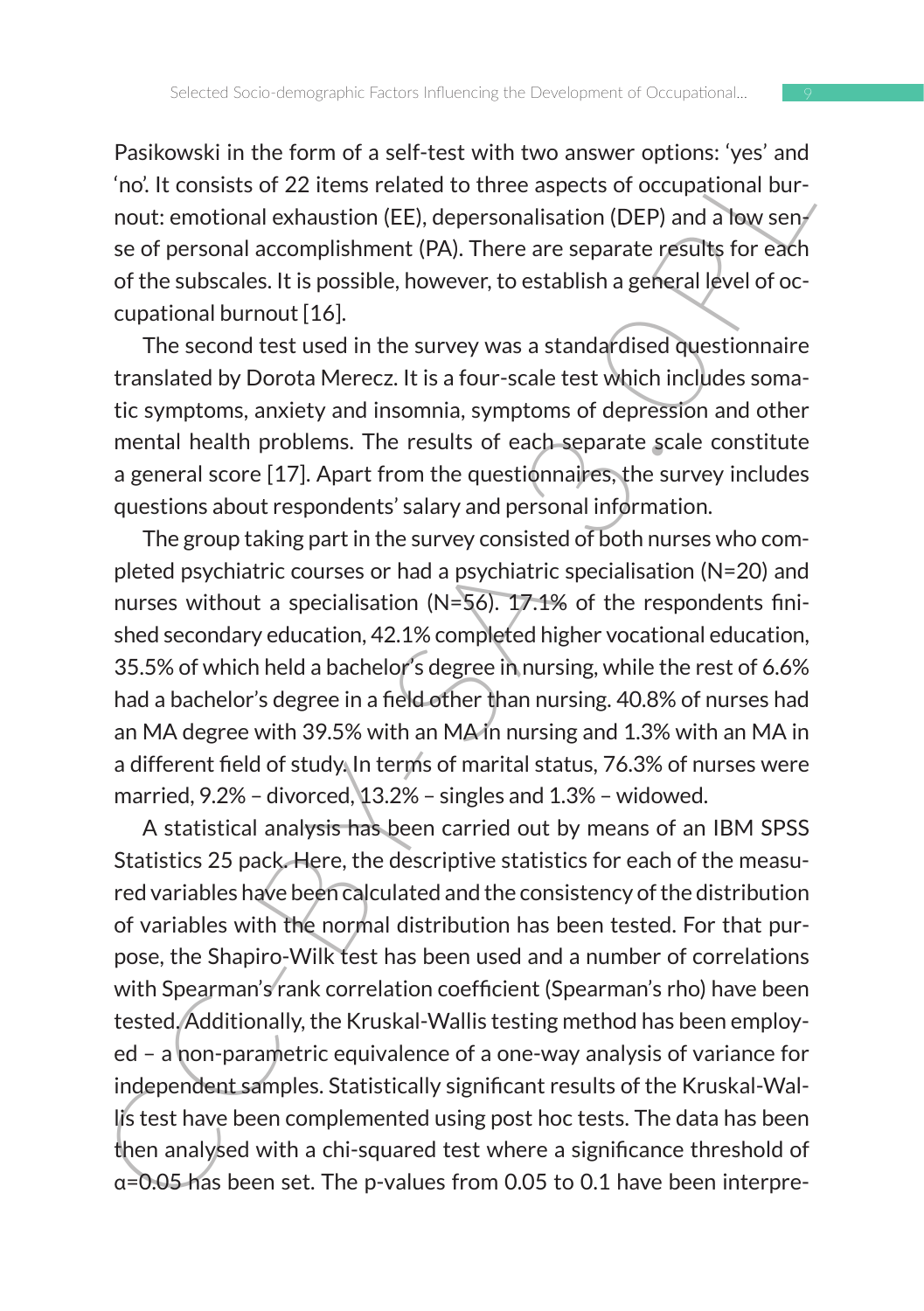ted as significant on the level of statistical tendency. Furthermore, the basic descriptive statistics of the analysed variables have been calculated and a normality distribution tests have been performed. According to the results, the distribution of all analysed variables deviates indeed from the normal distribution. Considering the results of the test, the non- -equipotency of the test group and their small number, a contrastive analysis with non-parametric tests has been carried out – a non-parametric equivalence of a one-way analysis of variance and Spearman's rank correlation coefficient.

#### **Results**

tea as squinted on the tever of statstical tenteric, rotronenties, the cast<br>of basic descriptive statistics of the analysed variables have been calcula-<br>ted and a normality distribution tests have been performed. According An analysis of variables with an MBI questionnaire reveals that educational background differentiates statistically the level of two aspects of occupational burnout: emotional exhaustion and the assessment of personal accomplishment but also the overall value of work-related burnout. As for depersonalisation, no significant statistical differentiation has been confirmed. Table 1 shows the results of the variance analysis. The results obtained in a paired comparison of the assessment of personal accomplishment indicate that the respondents with secondary education achieve lower results than those with an MA degree in nursing (p=0.008), a bachelor's degree in nursing (p=0.005) and a bachelor's degree in a different subject field ( $p=0.018$ ). A paired comparison of the overall value of occupational burnout shows a statistical difference between nurses who completed secondary education and those with a bachelor's degree in nursing (p=0.008, Figure 1).

There is a cause-effect relationship between occupational burnout and work experience in general as well as work experience in a given workplace. Furthermore, a positive correlation between emotional exhaustion and work experience in a given workplace has been established. This means that emotional exhaustion increases proportionally with the years of work experience in a given workplace. Also, there is a weak negative correlation between work experience and the asses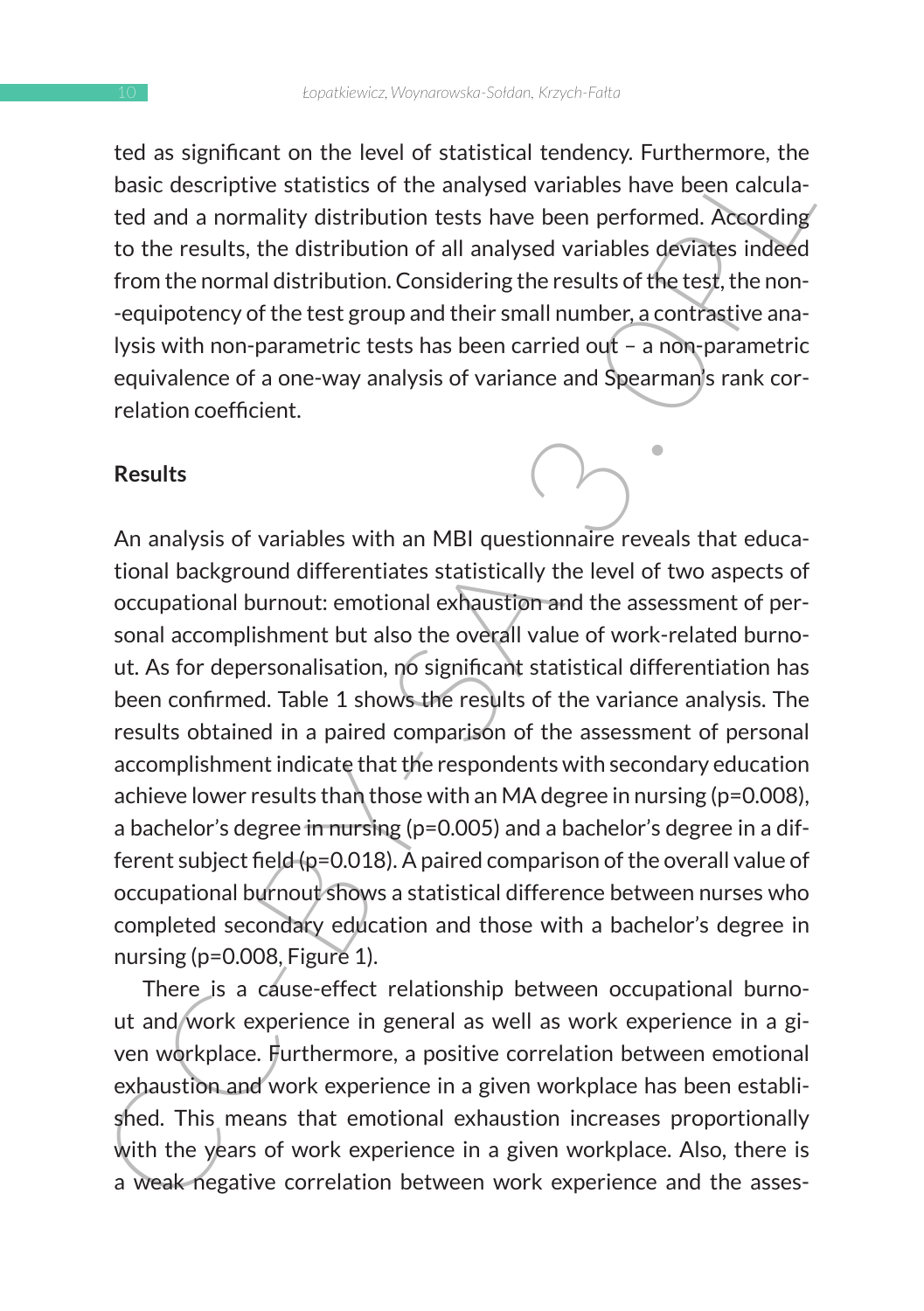sment of personal accomplishment. In other words, the longer the experience, the lower the evaluation of personal accomplishment (Table 2).

A GHQ-28 analysis of the correlation between different aspects of health (somatic symptoms, anxiety and insomnia, symptoms of depression and other mental health problems) and work experience shows that work experience in a given workplace correlates positively with some of the aspects of health. In the case of mental health problems, the correlation is statistically positively significant. The longer work experience in a given workplace, the higher the level of mental health problems. The remaining correlations have not reached the level of statistical significance but merely the level of statistical tendency. This is the correlation between work experience in a given workplace and somatic symptoms, anxiety and insomnia and general health (Table 3).  $\overline{\phantom{a}}$ s or the correlation between un  $S(1)$ 



## $\sqrt{2\pi}$  Figure 1. An average value of occupational burnout depending on educational background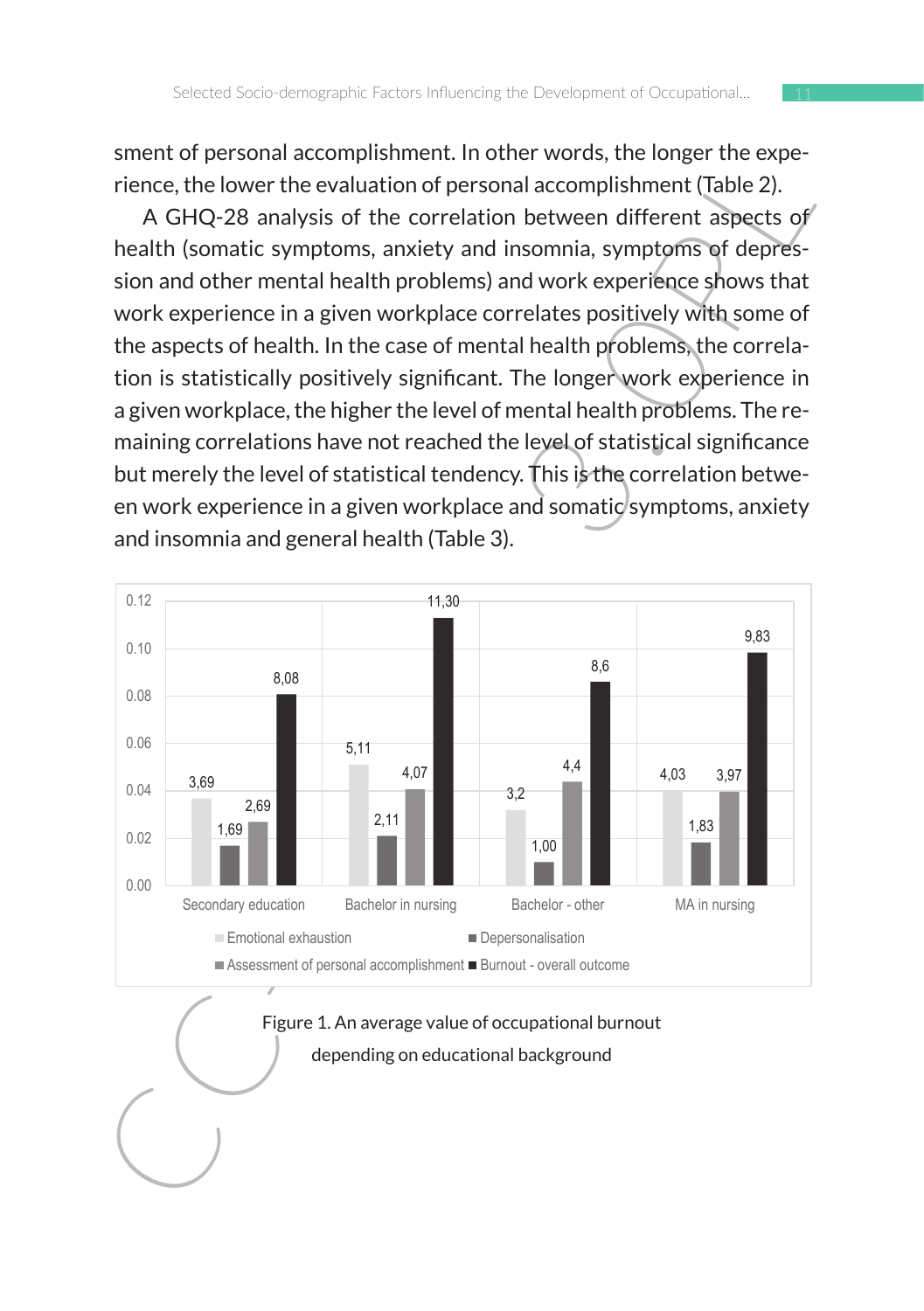| Secondary education<br>Bachelor in nursing<br>Bachelor - other<br>MA in nursing<br>Secondary education<br>Bachelor in nursing<br>Bachelor - other<br>MA in nursing<br>Secondary education<br>Bachelor in nursing<br>Bachelor - other | 3.00<br>5.00<br>2.00<br>3.00<br>1.00<br>2.00<br>1.00<br>2.00<br>3.00 | 10.59<br>4.86                        | 0.014<br>0.182 |  |
|--------------------------------------------------------------------------------------------------------------------------------------------------------------------------------------------------------------------------------------|----------------------------------------------------------------------|--------------------------------------|----------------|--|
|                                                                                                                                                                                                                                      |                                                                      |                                      |                |  |
|                                                                                                                                                                                                                                      |                                                                      |                                      |                |  |
|                                                                                                                                                                                                                                      |                                                                      |                                      |                |  |
|                                                                                                                                                                                                                                      |                                                                      |                                      |                |  |
|                                                                                                                                                                                                                                      |                                                                      |                                      |                |  |
|                                                                                                                                                                                                                                      |                                                                      |                                      |                |  |
|                                                                                                                                                                                                                                      |                                                                      |                                      |                |  |
|                                                                                                                                                                                                                                      |                                                                      |                                      |                |  |
|                                                                                                                                                                                                                                      |                                                                      |                                      | 0.002          |  |
|                                                                                                                                                                                                                                      | 4.00                                                                 | 14.89                                |                |  |
|                                                                                                                                                                                                                                      | 4.00                                                                 |                                      |                |  |
| MA in nursing                                                                                                                                                                                                                        | 4.00                                                                 |                                      |                |  |
| Secondary education                                                                                                                                                                                                                  | 8.00                                                                 |                                      |                |  |
| Bachelor in nursing<br>11.00                                                                                                                                                                                                         |                                                                      | 11.46                                | 0.010          |  |
| Bachelor - other                                                                                                                                                                                                                     | 8.00                                                                 |                                      |                |  |
| MA in nursing                                                                                                                                                                                                                        | 9.00                                                                 |                                      |                |  |
| <b>Work</b><br>experience in                                                                                                                                                                                                         |                                                                      | <b>Work experience</b><br>in a given |                |  |
| nursing                                                                                                                                                                                                                              |                                                                      | workplace                            |                |  |
| 0.05                                                                                                                                                                                                                                 |                                                                      | 0.23                                 |                |  |
| 0.648                                                                                                                                                                                                                                |                                                                      | 0.048                                |                |  |
| $-0.14$                                                                                                                                                                                                                              |                                                                      | 0.03                                 |                |  |
|                                                                                                                                                                                                                                      |                                                                      | 0.777                                |                |  |
| 0.235                                                                                                                                                                                                                                | $-0.20$                                                              |                                      | $-0.06$        |  |
|                                                                                                                                                                                                                                      |                                                                      |                                      |                |  |
| 0.083                                                                                                                                                                                                                                |                                                                      | 0.619                                |                |  |
| $-0.11$                                                                                                                                                                                                                              |                                                                      | 0.12                                 |                |  |
| 0.364                                                                                                                                                                                                                                |                                                                      | 0.300                                |                |  |
| Spearman's rho - correlation coefficient, p - significance                                                                                                                                                                           |                                                                      |                                      |                |  |
|                                                                                                                                                                                                                                      |                                                                      |                                      |                |  |

#### Table 1. Occupational burnout depending on educational background – a comparison

| Table 2. Correlation between work experience and occupational burnout |                   |                                         |                                                   |  |
|-----------------------------------------------------------------------|-------------------|-----------------------------------------|---------------------------------------------------|--|
|                                                                       |                   | <b>Work</b><br>experience in<br>nursing | <b>Work experience</b><br>in a given<br>workplace |  |
| Emotional exhaustion                                                  | Spearman's<br>rho | 0.05                                    | 0.23                                              |  |
|                                                                       | D                 | 0.648                                   | 0.048                                             |  |
| Depersonalisation                                                     | Spearman's<br>rho | $-0.14$                                 | 0.03                                              |  |
|                                                                       | р                 | 0.235                                   | 0.777                                             |  |
| Assessment of personal<br>accomplishment                              | Spearman's<br>rho | $-0.20$                                 | $-0.06$                                           |  |
|                                                                       | р                 | 0.083                                   | 0.619                                             |  |
| Burnout - overall value                                               | Spearman's<br>rho | $-0.11$                                 | 0.12                                              |  |
|                                                                       | р                 | 0.364                                   | 0.300                                             |  |

| Table 2. Correlation between work experience and occupational burnout |  |
|-----------------------------------------------------------------------|--|
|                                                                       |  |
|                                                                       |  |
|                                                                       |  |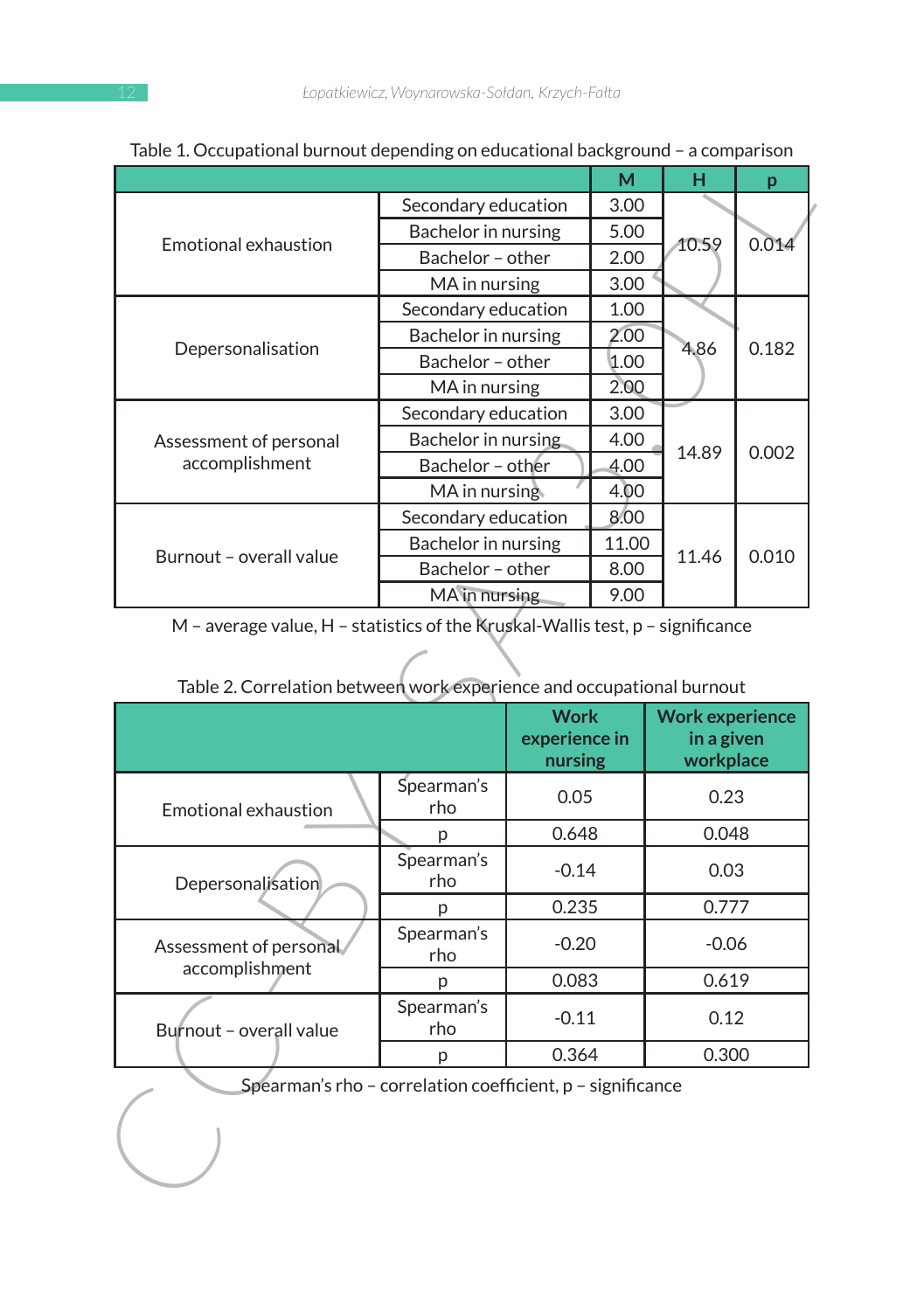| Table 5. A Currelation between work experience and unferent aspects of Health                                                                                            |                                                                       | <b>Work</b><br>experience in<br>nursing | <b>Work experience</b><br>in a given work-<br>place |  |  |  |  |
|--------------------------------------------------------------------------------------------------------------------------------------------------------------------------|-----------------------------------------------------------------------|-----------------------------------------|-----------------------------------------------------|--|--|--|--|
| Somatic symptoms                                                                                                                                                         | Spearman's<br>rho                                                     | $-0.05$                                 | 0.21                                                |  |  |  |  |
|                                                                                                                                                                          | p                                                                     | 0.650                                   | 0.071                                               |  |  |  |  |
| Anxiety and insomnia                                                                                                                                                     | Spearman's<br>rho                                                     | 0.09                                    | 0.21                                                |  |  |  |  |
|                                                                                                                                                                          | p                                                                     | 0.445                                   | 0.066                                               |  |  |  |  |
| Mental health problems                                                                                                                                                   | Spearman's<br>rho                                                     | 0.08                                    | 0.24                                                |  |  |  |  |
|                                                                                                                                                                          | p                                                                     | 0.473                                   | 0.041                                               |  |  |  |  |
| Symptoms of depression                                                                                                                                                   | Spearman's<br>rho                                                     | 0.03                                    | 0.03                                                |  |  |  |  |
|                                                                                                                                                                          | р                                                                     | 0.786                                   | 0.774                                               |  |  |  |  |
| General health - overall results                                                                                                                                         | Spearman's<br>rho                                                     | 0.05                                    | 0.23                                                |  |  |  |  |
|                                                                                                                                                                          | p                                                                     | 0.702                                   | 0.050                                               |  |  |  |  |
| <b>Discussion</b><br>The subject of occupational burnout among nursing staff has been widely<br>examined in a Polish and international context. The aim of the following |                                                                       |                                         |                                                     |  |  |  |  |
| study was to research the correlation between different socio-demogra-                                                                                                   |                                                                       |                                         |                                                     |  |  |  |  |
| phic variables and the development of occupational symptoms among                                                                                                        |                                                                       |                                         |                                                     |  |  |  |  |
| nurses working in psychiatric wards.                                                                                                                                     |                                                                       |                                         |                                                     |  |  |  |  |
| The following variables have been analysed: age, gender, marital sta-                                                                                                    |                                                                       |                                         |                                                     |  |  |  |  |
|                                                                                                                                                                          |                                                                       |                                         |                                                     |  |  |  |  |
|                                                                                                                                                                          | tus, work experience in a nursing setting, work experience in a given |                                         |                                                     |  |  |  |  |
| workplace, educational background as well as courses and training com-                                                                                                   |                                                                       |                                         |                                                     |  |  |  |  |
| pleted. The level of education and work experience in a given workplace                                                                                                  |                                                                       |                                         |                                                     |  |  |  |  |
| are important factors in determining the quality of life of mental health                                                                                                |                                                                       |                                         |                                                     |  |  |  |  |
| nurses as confirmed by the results of the author's own research. Accor-                                                                                                  |                                                                       |                                         |                                                     |  |  |  |  |
| ding to these, educational background and work experience in psychia-                                                                                                    |                                                                       |                                         |                                                     |  |  |  |  |
| tric wards differentiate statistically the overall value of occupational                                                                                                 |                                                                       |                                         |                                                     |  |  |  |  |
| burnout, emotional exhaustion and the assessment of personal accompli-                                                                                                   |                                                                       |                                         |                                                     |  |  |  |  |

Table 3. A correlation between work experience and different aspects of health

## **Discussion**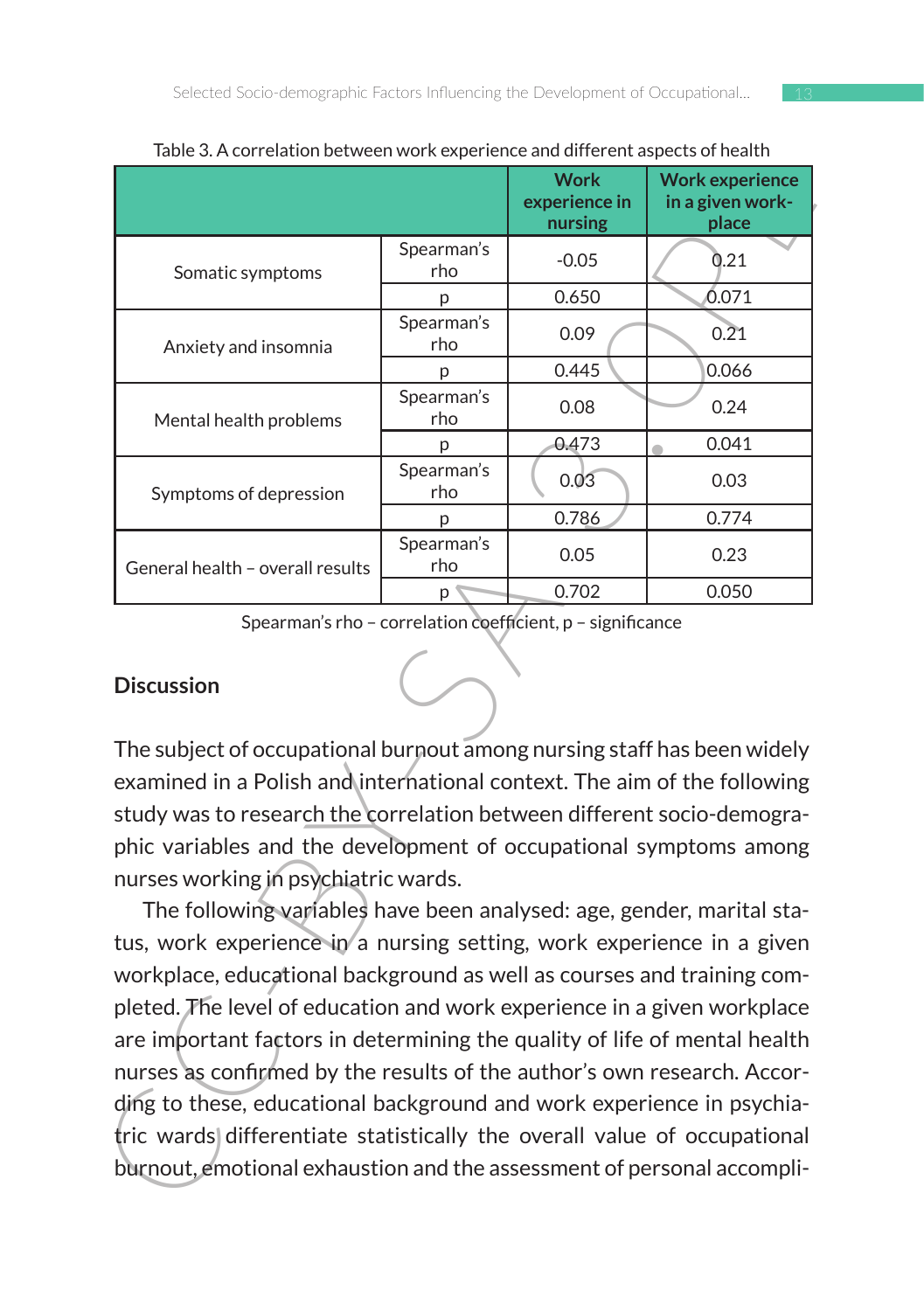shment. Occupational burnout affects an increasing number of psychiatric nurses [18] causing a decrease in their productivity and the quality of patients' care. Work-related burnout syndrome has an impact on nurses' health and their work absence and it is the cause of a growing frustration among this particular group of health professionals [19].

string. Occupation and numbar antests and interesting number or psychia-<br>strict.nurses [18] causing a decrease in their productivity and the quality of<br>patients' care. Work-related burnout syndrome has an impact of nurses<br> In an MBI test carried out by Klejda and Szewczyk, in which fifty psychiatric nurses took part, 30% of nurses achieved the highest score in the aspect of emotional exhaustion and 20% – in work satisfaction [9]. A Swedish study conducted by A. Berg and I. R. Hallberg involving a qualitative transcription of semi-structured interviews with twenty two psychiatric nurses reveals that the most challenging task appears to be coping with the unpredictable behaviour of patients. Nurses in psychiatric settings need to be prepared for unpredictable situations, in which they are left on their own. Their struggle with professional autonomy leads to a loss of work-related reliance. Nurses have also less influence on decisions about general care plans even though they have a number of duties to perform. The study highlighted the contextual aspects such as organisational obstacles, difficulties in the work environment and a poor cooperation with patients [20]. According to a Dutch study conducted by Peter de Looff and his co-authors on a group of 114 psychiatric nurses, the experience of physical aggression is closely linked to the symptoms of occupational burnout. The highest correlation between aggression and work-related burnout has been established among nurses claiming to possess a greater ability to cope with stress [21]. In another study carried out by Grzywna and Cieślik using an MBI questionnaire, in which seventy psychiatric nurses working in locked wards took part, 87.1% of them perceive their work environment as stressful [10]. A study by Rużyczka and her co-authors with an MBI and an Effort Reward Imbalance (ERI) questionnaires, the latter assessing work environment, in which 104 nurses from various wards took part, reveals that emotional exhaustion correlates with all levels of occupational stress. Moreover, there is a link between the educational level of nurses and work-related burnout. The higher the level of education in non-surgical nurses, the lower their emotional exhaustion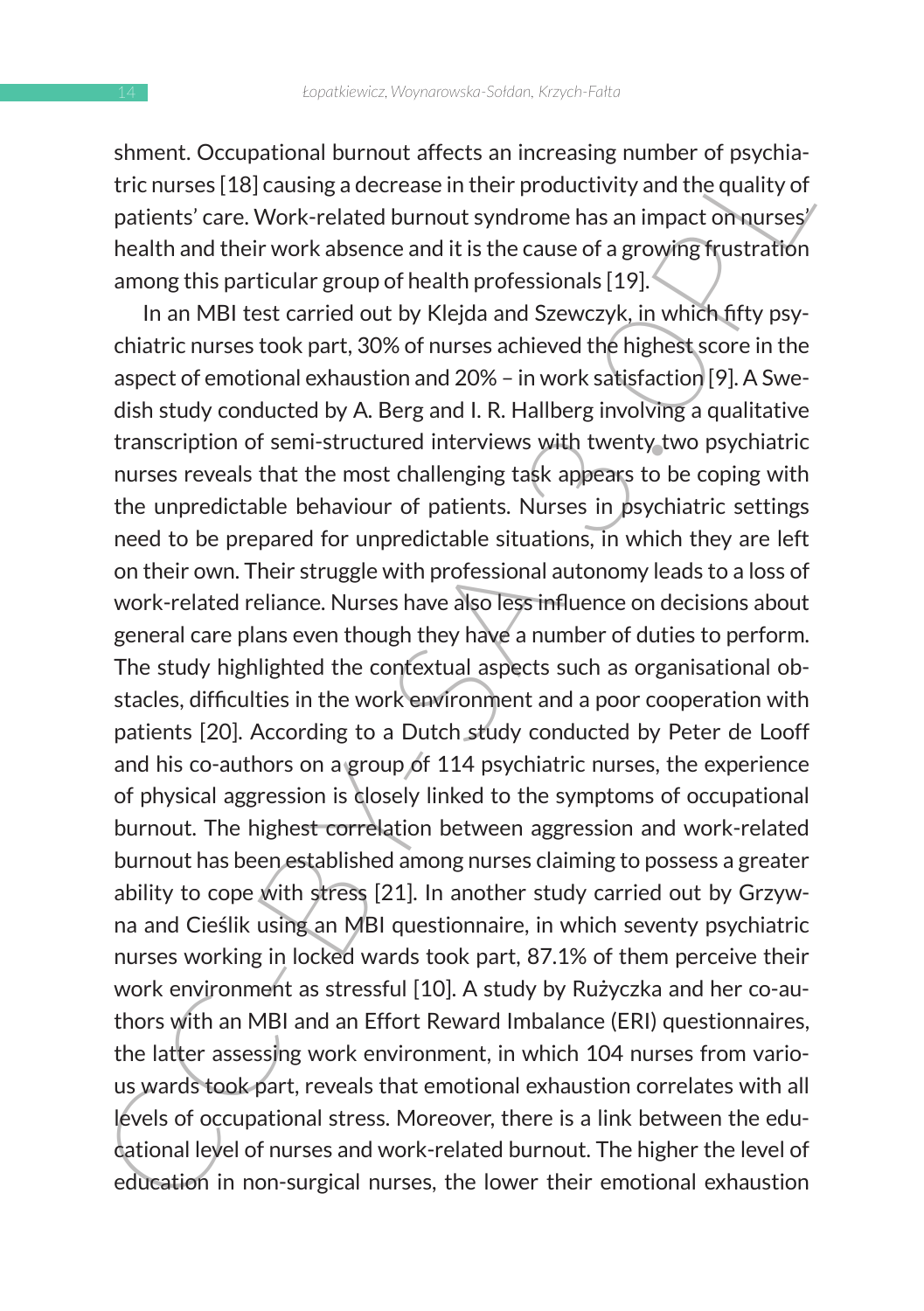wine a injerie reductional never of solution there is solution the distantial must aligned reduction between work<br>distantial must be a correlation between work<br>experience and the age of non-surgical nurses demonstrates tha while a higher educational level of surgical nurses causes an increase in dissatisfaction with rewards. An analysis of a correlation between work experience and the age of non-surgical nurses demonstrates that the level of emotional exhaustion rises with the nurses' age. In addition, the older the age of the nurses and the longer their work experience, the lower the sense of lack of personal accomplishment. No correlation has been established between occupational burnout and the age and work experience among non-surgical nurses [22]. Emotional exhaustion and depersonalisation were the main aspects of occupational burnout found among randomly selected 250 nurses from the South of Poland in a study conducted by Wilczek-Rużyczka and Iska-Golec using an MBI inventory [23]. In a study on 110 nurses of various specialisms in which an MBI questionnaire has been used, Kupcewicz and Szczypiński show that work experience has a statistical impact on the level of emotional exhaustion – the latter increases with the years worked in nursing [24].

A study by Zaczyk and co-authors on a group of 74 mental health nurses from the South of Poland using an MBI inventory and a questionnaire of the author's own survey reveals a link between aggression experienced by psychiatric nurses and two aspects of occupational burnout in particular: emotional exhaustion and depersonalisation [25].

In conclusion, it can be stated that occupational burnout of nurses proves to be a work-related problem which requires preventive measures. There is a need for an in-depth research of the factors influencing the development of occupational burnout in psychiatric nurses. This particular group of professionals has not been examined sufficiently and the following study confirms that there are discrepancies between the factors leading to the development of work-related burnout in nurses in psychiatric wards and those of different specialisms.

# **Conclusions**

The analysed group of psychiatric nurses proves to be affected by two dimensions of occupational burnout: emotional exhaustion and asses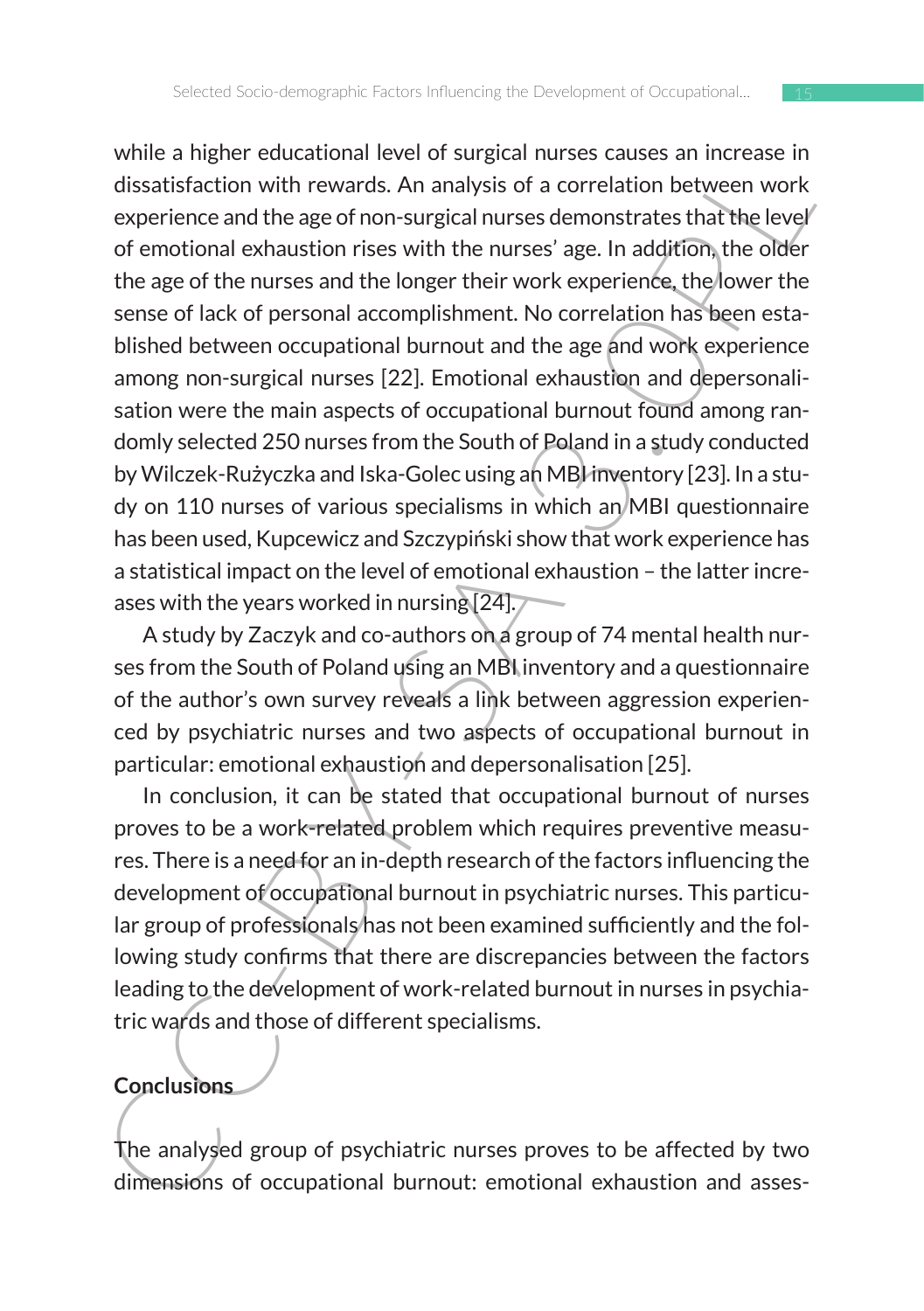sherical accomputational accomputed to the number of the number of the number of the number of the number of the number of the number of the search of the search of the search of the search of the search of the search of t sment of personal accomplishment. A higher educational background of the nurses has an impact on the overall value of work-related burnout. It has been established that both emotional exhaustion and the level of mental health problems increase with the number of years worked in a given workplace. Furthermore, there is a correlation between the length of the employment period in a given workplace and somatic symptoms such as anxiety, insomnia as well as general health and well-being.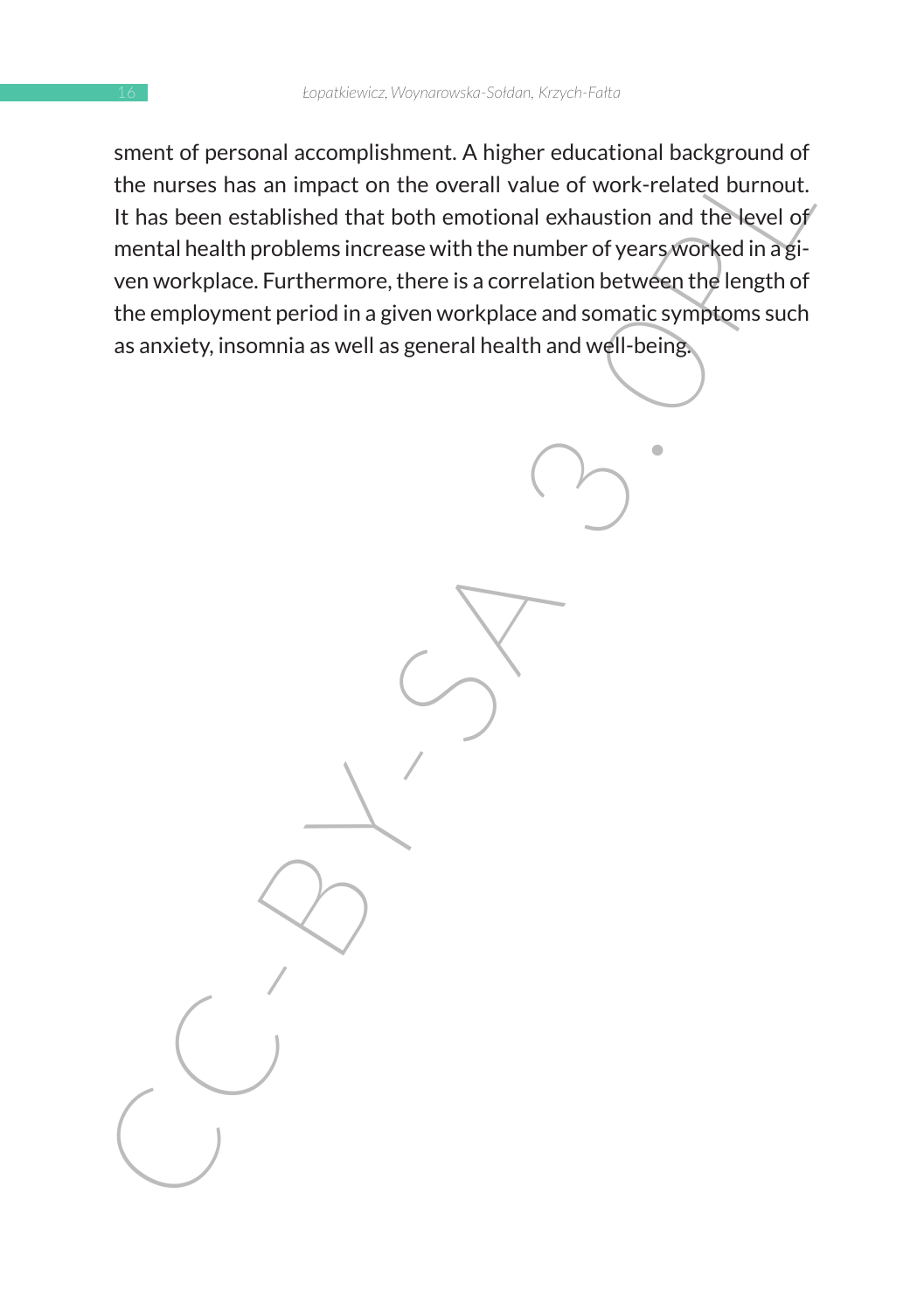# **References**

1. Grabowski D, Chudzicka-Czupała A, Chrupała-Pniak M, Rachwaniec- -Szczecińska Ż, Stasiła-Sieradzka M, Wojciechowska W. Etyka pracyi przywiązanie organizacyjne a wypalenie zawodowe. Med Pr 2019; 70(3): 1-12. doi: 10.13075/mp.5893.00800.

References<br>
1. Grabowski D, Chudzicka-Czupała A, Chrupała-Pniak M, Rachwaniecy<br>
-Szczecińska 2, Stasiła-Sieradzka M, Wojciechowska W, Etyka pracyj<br>
przywiązanie organizacyjne a wypalenie zawodowe. Med $Pf 2019$ ; 70(3):<br>
1-1 2. Włodarczyk D, Obacz W. Perfekcjonizm, wybrane cechy demograficzne i zawodowe jako predyktory wypalenia zawodowego u pielęgniarek pracujących na bloku operacyjnym. Med Pr 2013; 64(6): 761-773. doi: https://doi.org/10.13075/mp.5893.2013.0071.

3. Schaufeli WB, Leiter MP, Maslach C. Burnout: 35 years of research and practice. Career Dev Int 2009; 14(3): 204-220. doi:10.1108/13620430910966406.

4. Springer A, Oleksa K. Praca emocjonalna a wypalenie zawodowe – analiza porównawcza pracy nauczycieli i pracowników sektora usług komercyjnych. Med Pr 2017; 68(5): 605-615. doi: 10.1108/13620430910966406.

5. Kędra E, Nowocień M. Czynniki stresogenne a ryzyko wypalenia zawodowego w pracy pielęgniarek. Pielęgniarstwo Polskie 2015; 3(57): 293-306.

6. https://nipip.pl/wp\_content/uploads/2016/12/Raport\_2015\_NIPiP. pdf. [cited 29.06.2019].

7. Beisert M. Przejawy, mechanizmy i przyczyny wypalania się pielęgniarek. In: Sęk H, ed. Wypalenie zawodowe. Przyczyny, zapobieganie. Warszawa: PWN; 2010. p. 183.

8. Klejda A, Szewczyk L. Syndrom wypalenia zawodowego w pracy pielęgniarek psychiatrycznych. Aspekty Zdrowia i Choroby 2016; 1(1): 21-29.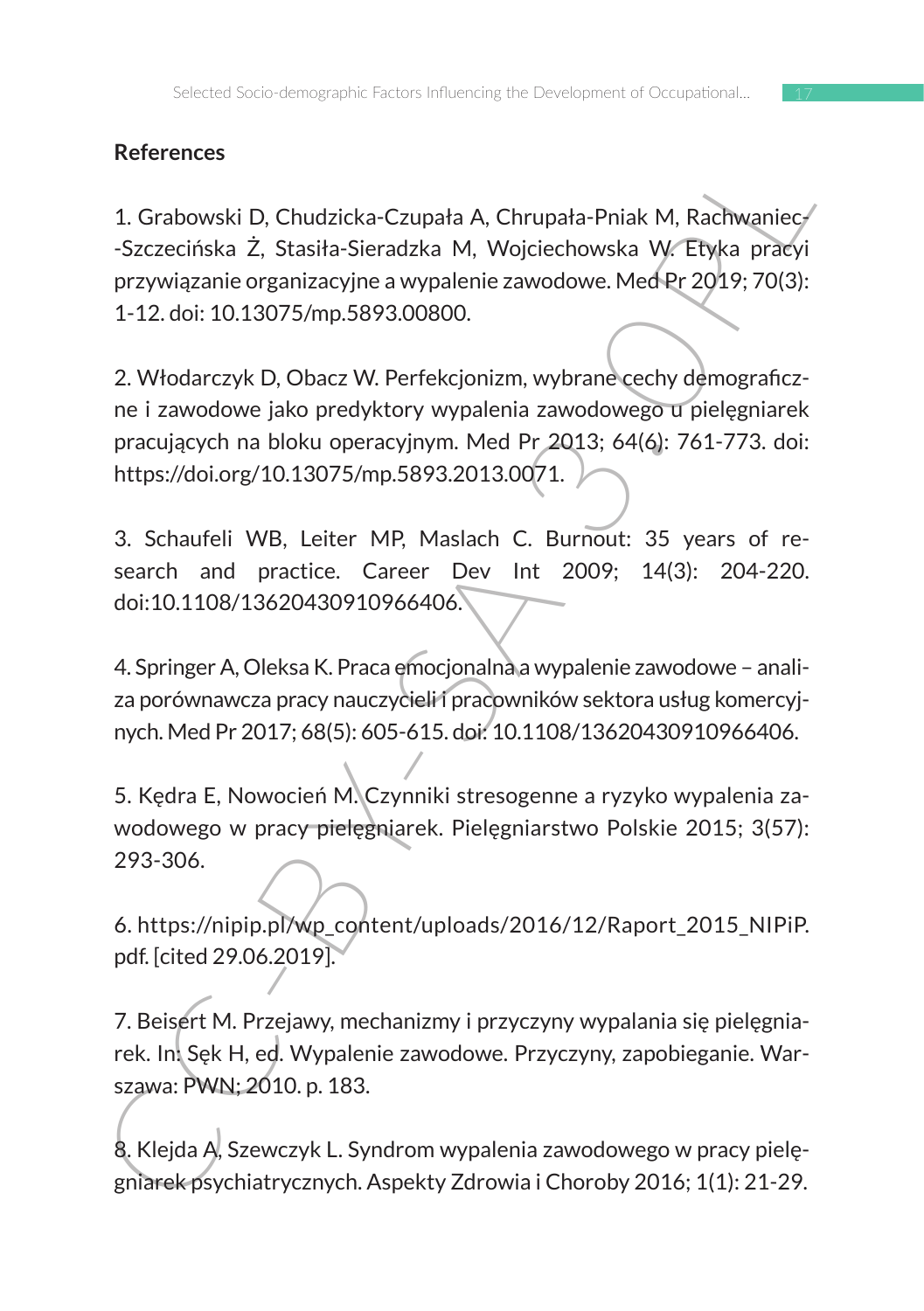9. Grzywna T, Cieślik A. Praca pielęgniarki w oddziale psychiatrycznym zamkniętym a zespół wypalenia zawodowego. Annales Universitatis Mariae Curie-Skłodowska 2003; 13(86): 465-469.

10. Jakubczak R, Flis J. Bezpieczeństwo Narodowe Polski w XXI wieku. Warszawa: Bellona; 2006. p. 161.

11. Anczewska M. Stres i wypalenie zawodowe u pracowników psychiatrycznej opieki zdrowotnej. Warszawa: Monografie Psychiatryczne, Instytut Psychiatrii i Neurologii; 2006. p. 114.

7. urzywia I., Clesink A. Prata Jelegginarki w oduziałe psychani yzunyini<br>zamkniętym a zespół wypalenia zawodowego. Annales Universitatis Ma-<br>raie Curie-Skłodowska 2003; 13(86): 465-469.<br>10. Jakubczak R, Flis J. Bezpieczeń 12. https://stat.gov.pl/files/gfx/portalinformacyjny/pl/detaultaktualnosci/5513/1/7/1/zdrowie i ochrona zdrowia w 2016.pdf. [cited 07.06.2019].

13. Fengler J. Pomaganie męczy. Wypalenie w pracy zawodowej. Gdańsk: Gdańskie Wydawnictwo Psychologiczne; 2000.

14. Wilczek-Rużyczka E. Wypalenie zawodowe pracowników medycznych. Warszawa: ABC a Wolters Kluwer business; 2014. p. 103-104.

15. Lewandowska A, Litwin B. Wypalenie zawodowe jako zagrożenie w pracy pielęgniarki. Annales Akademiae Medicae Stetinensis, Rocznik Pomorskiej Akademii Medycznej w Szczecinie 2016; 3(2): 86-89.

16. Pasikowski T. Polska adaptacja kwestionariusza Maslach Burnout Inventory. In: Sęk H, ed. Wypalenie Zawodowe – przyczyny i zapobieganie. Warszawa: PWN; 2012. p. 135-147.

17. Markowska Z, Merecz D. Polska adaptacja kwestionariuszy ogólnego stanu zdrowia Davida Goldberga: GHQ-12 i GHQ-28. Łódź: Instytut Medycyny Pracy im. prof. J. Nofera; 2000. p. 261-264.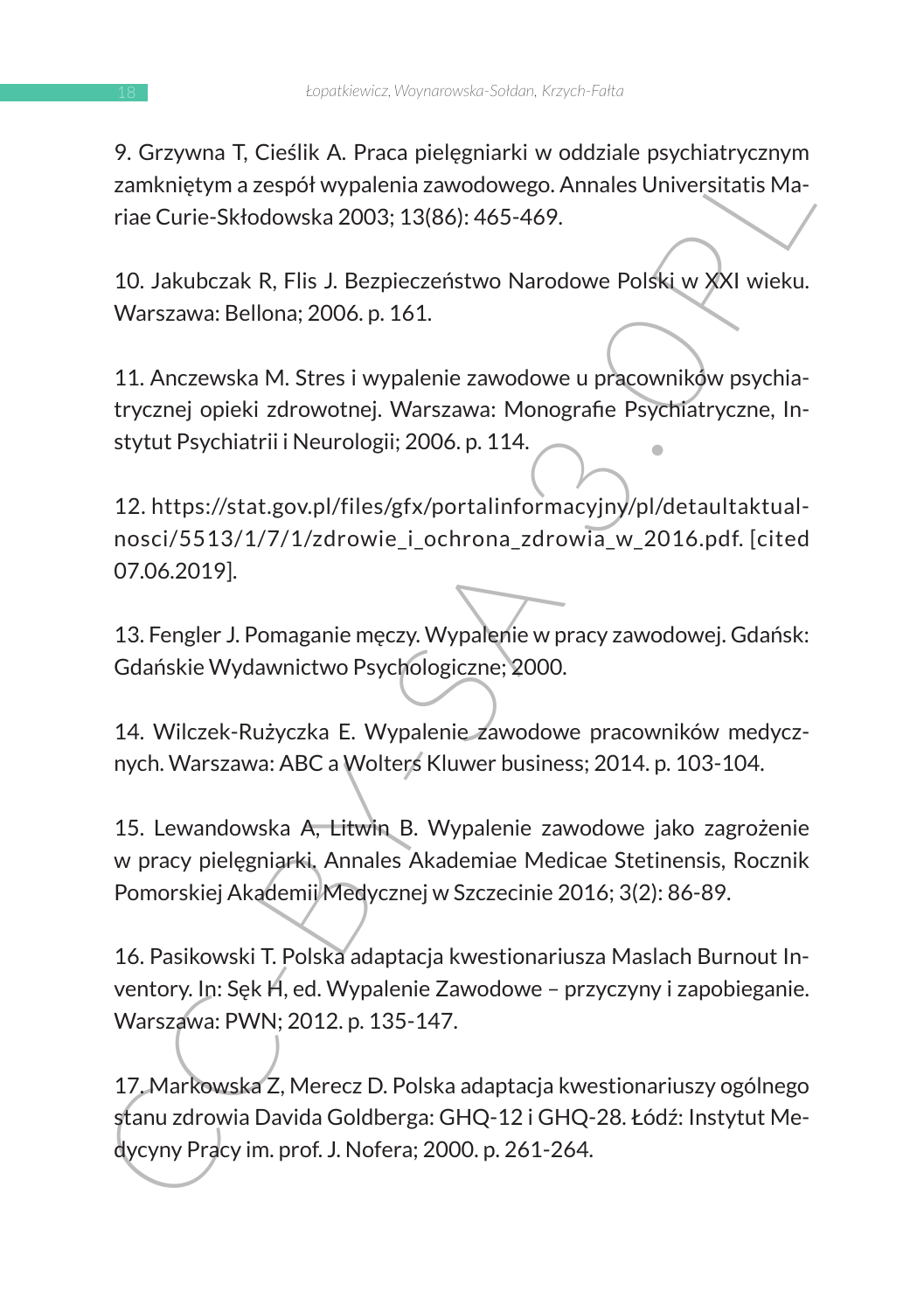18. Olley BO. A comparative study of burnout syndrome among health professionals in a Nigerian teaching hospital. Afr J Med Med Sci 2003; 32(3): 297-302.

19. Wieder-Hulsza S, Żak B, Jurczak A, Augustyniak K, Shneider-Matyka D, Szkup M. Wypalenie zawodowe wśród personelu pielęgniarskiego. Family Medicine & Primary Care Review 2016; 18: 63-68. doi: 10.5114/ fmpcr/59057.

20. Berg A, Hallberg IR. Psychiatric nurses' lived experiences of working with inpatient care on a general team psychiatric ward. Journal of Psychiatric and Mental Health Nursing; 7(4), First published: 25 December 2001. doi: 10.1046/j.1365-2850.2000.00307.x.

1. Oluey Bot. A comparative study of unrind measurem almost measurem and preference and Nigerian teaching hospital. Afr J Med Med Sci 2003;<br>32(3): 297-302.<br>19. Wieder-Hulsza S, Żak B, Jurczak A, Augustyniak K, Shneider-Ma 21. De Looff P, Nijman H, Didden R, Embregts P. Burnout symptoms in forensic psychiatric nurses and their associations with personality, emotional intelligence and client aggression: A cross – sectional study. J Psychiatr Ment Health Nurs 2018; 506-516. doi: 10.1111/jpm.12496.

22. Wilczek-Rużyczka E, Kwak M, Jurkowska M. Stres zawodowy a wypalenie zawodowe u pielęgniarek. Med Ogi Nauk Zdr 2019; 25(1): 33-39. doi: https://doi.org/10.26444/monz/104585.

23. Wilczek-Rużyczka E, Iskra-Golec I. Occupational burnout and stress in context of the attitude shiftwork and work satisfaction amongst nurses. Zdrowie Publiczne i Zarządzanie 2016; 14(1): 32-37. doi:10.4467/20 842627OZ.16.005.5567.

24. Kupcewicz E, Szczypiński W. Wpływ wybranych zmiennych społeczno-demograficznych i związanych ze środowiskiem pracy na poziom wypalenia zawodowego pielęgniarek. Piel Pol 2018; 2(68): 165-172. doi: http://dx.doi.org/10.20883/pielpol.2018.2.